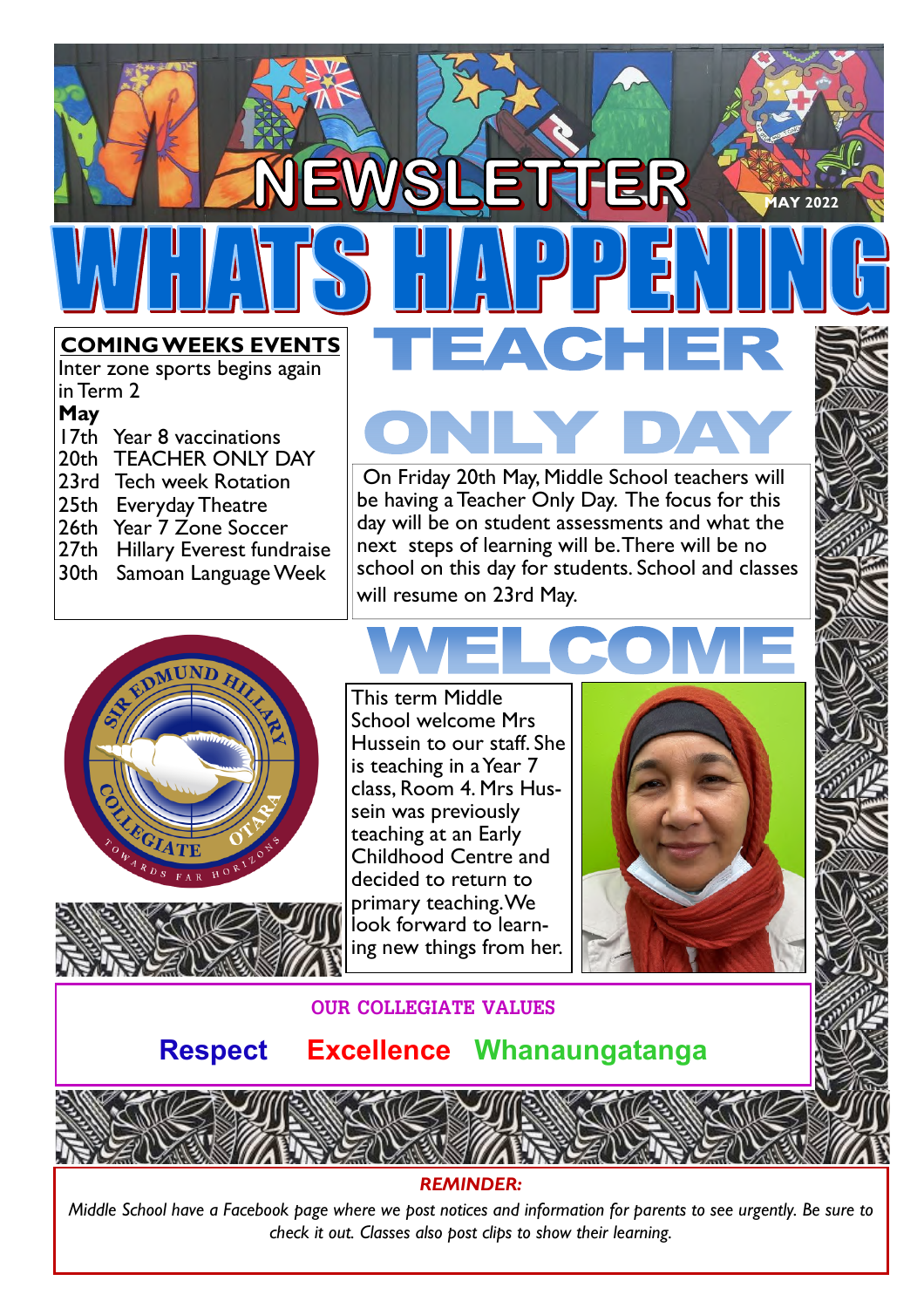# **TRIP TO MOTAT**

30 students were lucky to be selected to go to MOTAT and take part in digital technology week activities. Their task was to create a game using SCRATCH that was about Bullying.. The students who went had a great time and the organisers congratulated them for being such amazing ambassadors for our school. Well done Room 10 and 12. This opportunity was created for our school by Project Wy founder. Many thanks.





*REMINDER: Teacher Only Day on Friday 20th May. No school for all Middle School students.*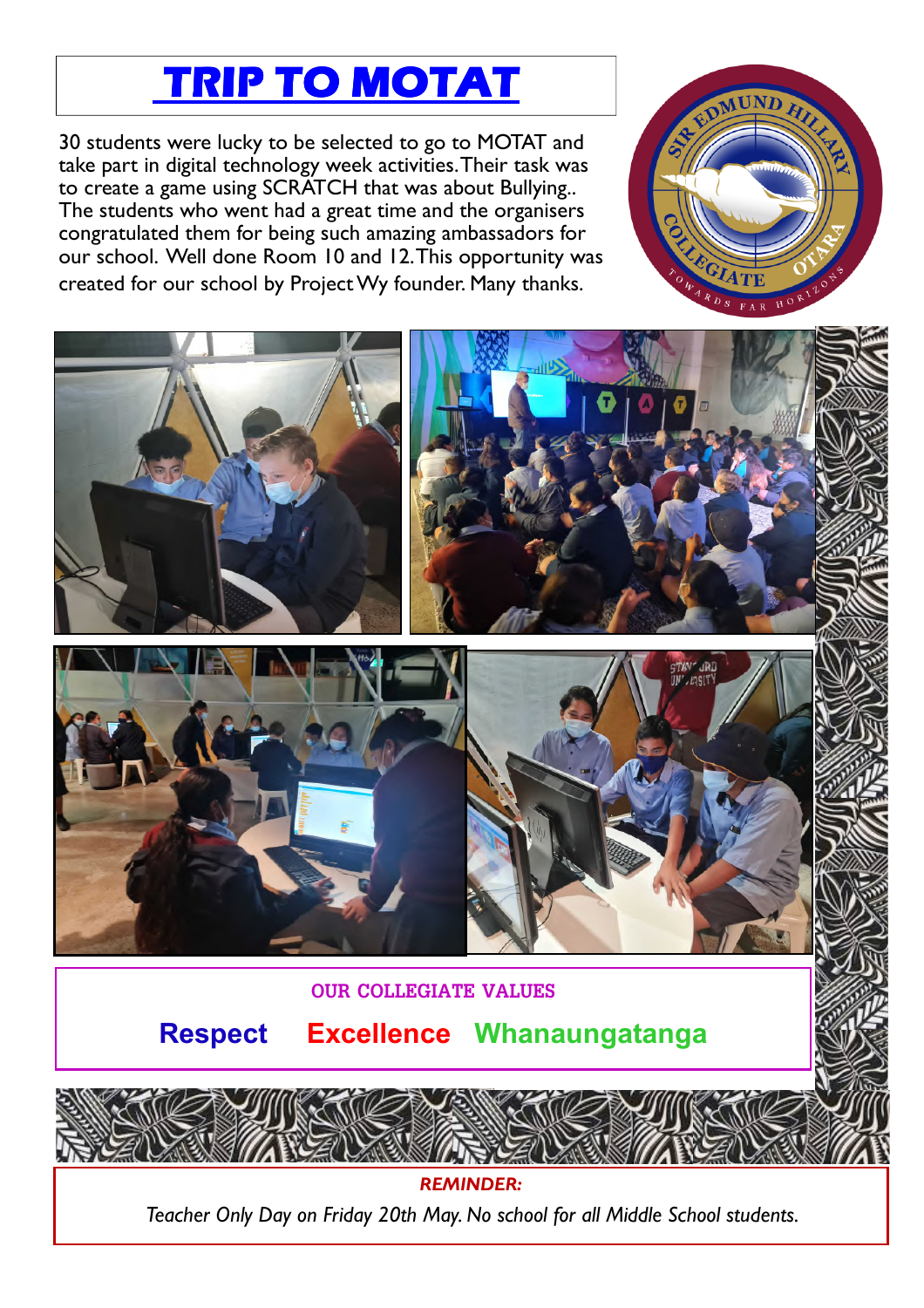# **ART SCULPTURES**



#### **RM 2 OVERVIEW**

The students work will be learning the following this term:

- Writing: Narrative Writing
- Reading: Guided Silent Reading
- Maths: Additive Thinking
- Strand: Geometry
- Te Reo Maori: Waiata and Ngā Tākaro
- PE: Keeping active
- Topic: Wellbeing
- Music: Keyboard

A student's well-being is strongly linked to learning. A students' level of wellbeing at school is indicated by their satisfaction with life at school, their engagement with learning and their social emotional